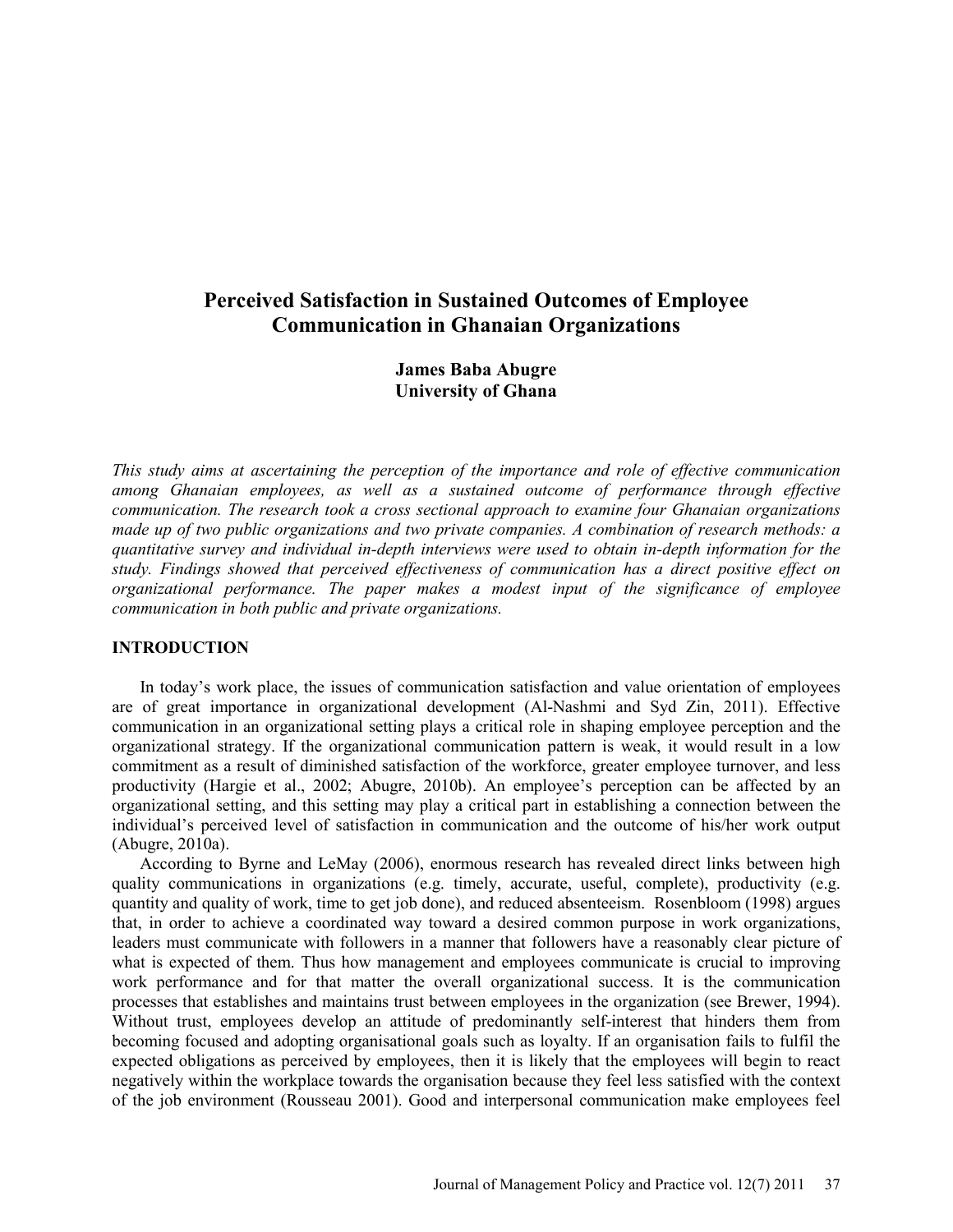attached to others in the organization and this feeling of attachment to co-workers have been identified as motivational factors discouraging voluntary turnover (Maertz and Griffeth, 2004). Therefore the level of satisfaction of employee interaction can provide an added layer of interpretation to the complexity of the communication process in the organization.

The cues and expectations that employees may attend to from managers, the assumptions of both employees and management, the response pattern that occurs, leave more scope for errors and distortions (Mullins, 2005) because, both senders and receivers process each others' reactions during communication. An effective organization is one that encourages top management communication with organization members, and embrace top management attitudes towards openness to new ideas, and willingness to listen (Downs, 1990).

The subject of organizational communication is indeed gaining interest, particularly because it is imperative in all dimensions of the organization's performance. Researchers (Downs and Hazen, 1977; Pincus, 1986; Clampitt and Downs, 1993; Downs, 1990) have usefully examined past studies on communication satisfaction among employees in organizations, but all these studies have focused on western or developed countries leaving the developing world particularly Africa under researched. This has led to a deficiency in empirical research on management practices in Africa (Kamoche, 2002). Ronen and shenkar (1985) argue that Africa has been under studied in terms of research and therefore should be encouraged in the exploration of management research.

In order to expand our knowledge on management systems in developing economies, more research is needed particularly in the unexploited areas of the global transitional economies like Africa, Eastern Europe, and Asia. For this reason, this article is exploring the perceived satisfaction of employees with regards to communication within organizations and how this impinges on their work output in a developing context.

 In short, current research on management and employee communication suffers from a number of limitations. First, it lacks a cross-disciplinary approach that integrates diverse or multiple methods of management/employee communication investigation. Second, reviews have mainly focused on western and developed countries neglecting the underdeveloped and in particularly Africa. This article seeks to address these limitations by first, integrating a multi-disciplinary approach to investigating management/ employee communication through a survey of employees and an interview of middle level management within organizations. Second, to contribute to the balance of management theory and practice in Africa particularly in the area of employee communication in developing countries using Ghana as a case study.

This paper is structured in three sections: In section one, the study provides the research questions, and literature on general information on employee communication and satisfaction and builds up a hypothesis for the study. In section two, the study describes in detail the research methodology, the sample selection and the research analysis. The findings are discussed and concluded in section three.

*RQ 1: Does perception of employees' satisfaction of effective communication sustain workers' output in organizations? RQ 2: What are the perceptions of employees on communication in Ghanaian organizations?* 

### **LITERATURE**

#### **Communication and Employee Satisfaction**

Employee and management communication is very critical in any organization since it acts as a vehicle for interaction of the organizational human resources. The daily activities of a manager and employees are tied to effective communication. All information provided by a manager must be well understood by his subordinates and the vice-versa. Organizational communication researchers have affirmed that there is a relationship between communication satisfaction of employees and organizational commitment (Hsu, 2002; Abugre, 2010b); organizational identification (Nokra, 2006); organizational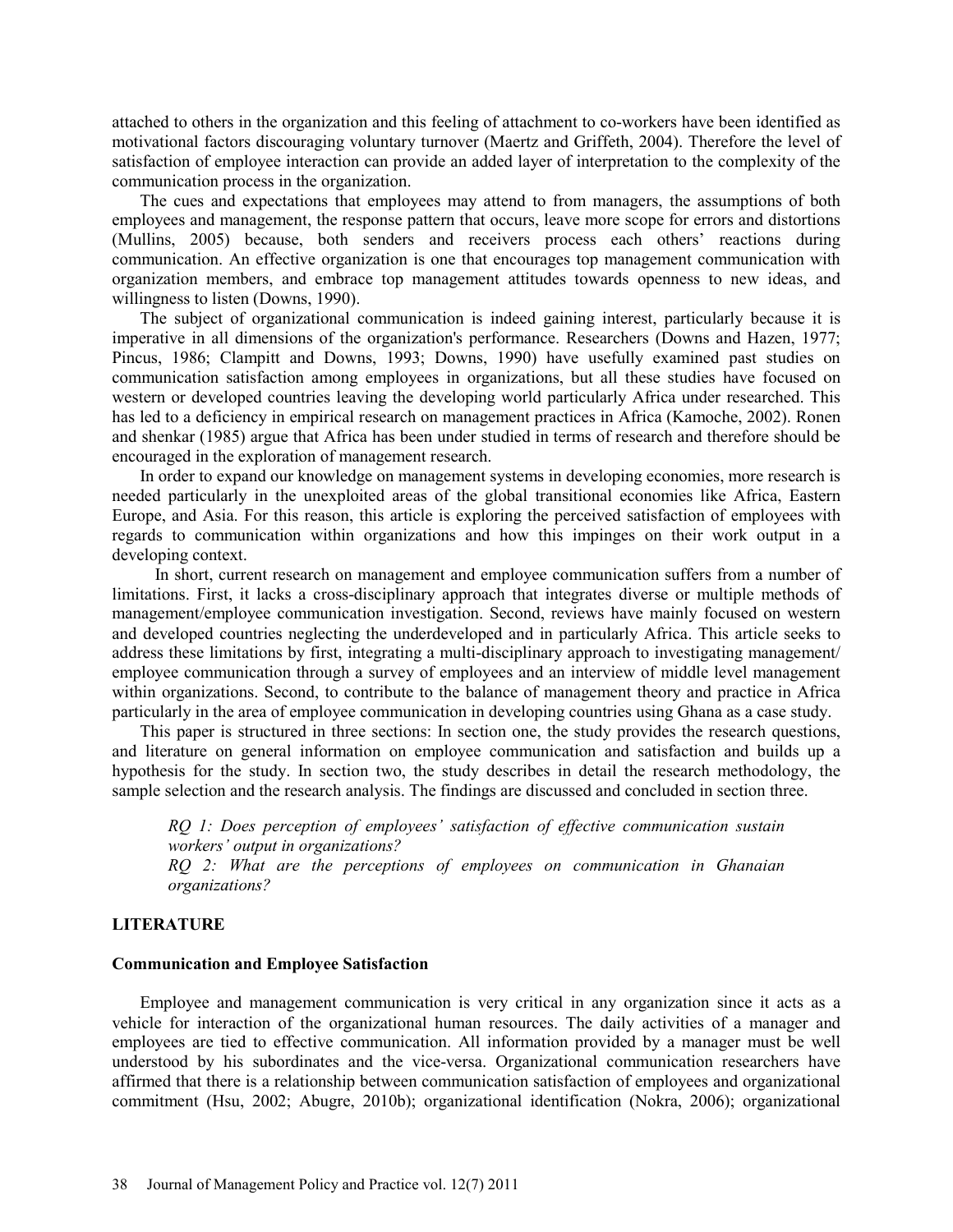output (Clampitt and Downs, 1993); job performance (Pincus, 1986); and Job satisfaction (Gulnar, 2007). Based on the forgoing, we propose that:

# *H1: Employees' perception on effective communication in organizations is directly related to sustained outcomes of their work effort.*

According to London and Larsen (1999), the nature of management and supervision experienced by employees impacts greatly on their job satisfaction. They argue that employees' job satisfaction is enhanced when their superiors provide a supportive environment that encourages the employees to interact and speak out. Goris et al. (2000) argue that there is a great impact of organizational communication on employee satisfaction and consequently employee performance. The extent to which communications are regarded as formal or informal affects the quality of organizational communication between subordinates and top management. Similarly, it will affect the quality of vertical and horizontal interactions between the various levels of management and the extent to which the interactions facilitate organizational problem–solving and team work (Clutterbuck 2001). Every aspect of an employee's job involves communication, and constant interactions between employees can influence the ability of individuals to communicate effectively with all levels of employees (Konopaske and Ivancevich, 2004). Therefore repeated interaction between these diverse workforces in the organization will help them to develop a team spirit of cooperation and sustained outcome of work performance (Zaccaro and Lowe, 1986). Effective communication among employees is very essential for internal change in organizations (Robbins, 2003). This is because without employees' attitude which encourages open communication, good ideas may not find their way upwards to persons in management who have the responsibility to promote and improve them.

Downs and Hazen (1977) investigated the multidimensionality of communication satisfaction in organizations, and came up with eight stable factors as follows:

*Organizational Perspective:* It deals with the broadest kinds of information about the organization as a whole. It includes items on notification of information about the over-all policies and goals of the organization.

*Personal Feedback*: It is concerned with the workers' need to know how they are being judged and how their performance is being appraised.

*Organizational Integration:* It refers to the degree to which employees receive information about their immediate environment on departmental plans, the requirements of their job, and personnel information. *Supervisory Communication:* This consists of upward and downward communication with supervisors. It includes the extent to which supervisors are open to ideas, the extent to which supervisors listen and pay attention, and the extent to which supervisors offer guidance to their employees in job-related problems.

*Communication Climate:* It reflects communication at the organizational and personal levels. The extent to which communication in an organization motivates and stimulates workers to meet their goals and identify with the organization. It also takes care of people's attitudes toward healthy communications in the organization.

*Horizontal Communication*: It concerns the level to which co-workers and informal communication is accurate and flows free. This dimension also includes satisfaction with the activeness of the grapevine.

*Media Quality*: It deals with the extent to which meetings are well-organized, written directives are short and clear, and the degree to which communication is regarded as right.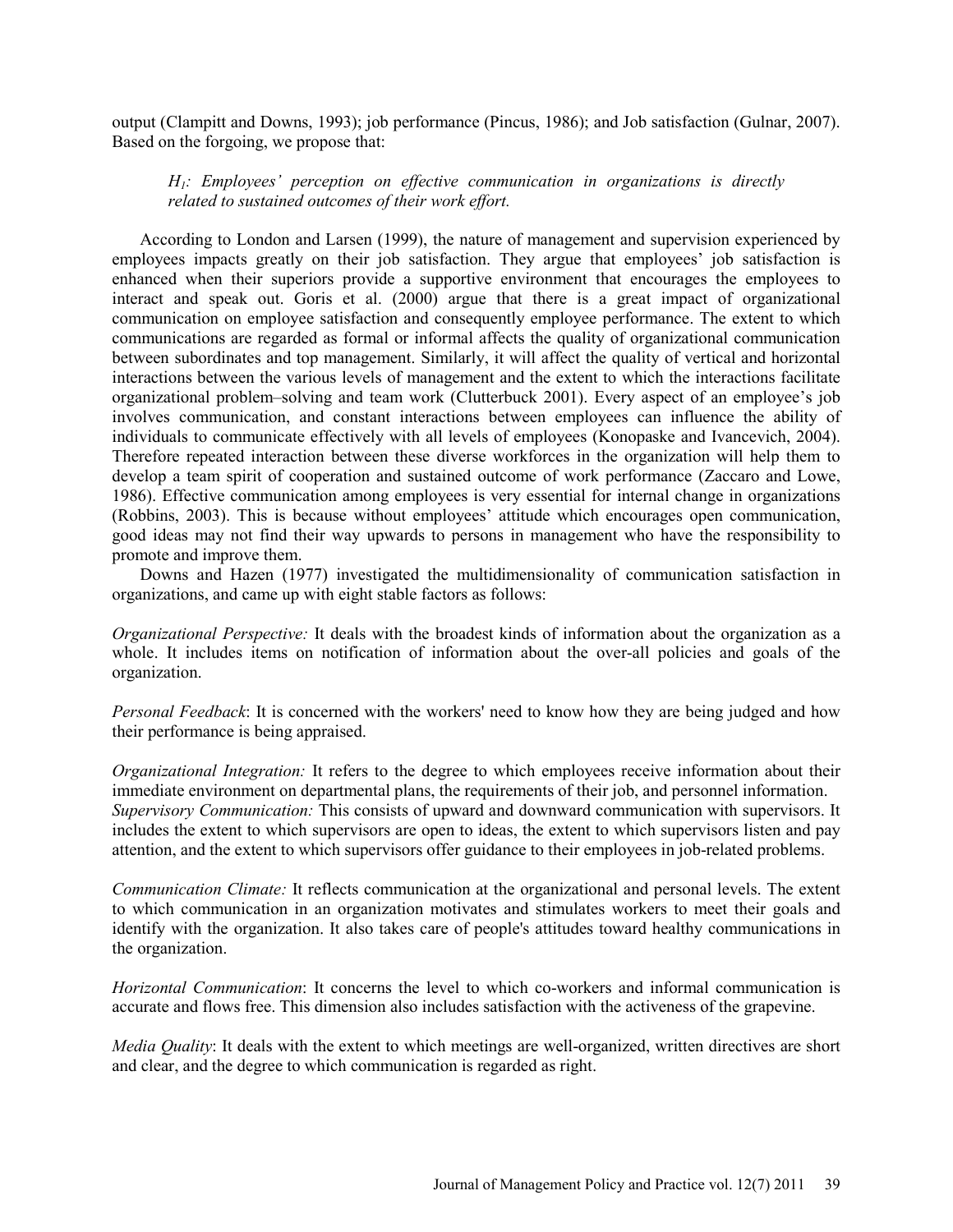*Subordinate communication*: It focuses on upward and downward communication with subordinates. Workers in managerial positions should respond to subordinate reaction to downward communication, and the extent to which subordinates initiate upward communication. Downs (1990) expanded the study to cover two new factors, which are described as follows:

*Top Management Communication*: This evaluates the communication of top management with organization members. This factor includes top management's attitude towards openness to new ideas, and willingness to listen.

*Interdepartmental Communication*: This deals with the communication that is needed among the different departments of the organization in order to facilitate its efficiency. It includes items about problem solving, teamwork, and communication among managers.

Employees' job satisfaction is high if the environment encourages a positive feedback both vertically between superiors and employees and horizontally between workers (Emmert and Taher, 1992). Kim (2002) also identifies a positive relationship between employees' job satisfaction and a participative management style used by superiors in work organizations. Individual employees with extensive face-toface interaction are more likely to have enhanced coordination and cooperation with co-workers (Andres, 2002), deeper mutual understanding and trust (Leenders et al., 2003) and more informal communication (Shapiro et al., 2002). All of these strengthen the socio-emotional bond between employees and give them a greater co-worker satisfaction (Burgoon et al., 2002).

## **METHODOLOGICAL CONSIDERATION**

We draw on the mixed methodological approach in collecting data for the study. The constructivist (qualitative) paradigm contends that truth can be determined effectively through multiple interpretations by people in a certain context rather than by objective and external factors. Thus, the voices and participants of the study are critical to understanding the phenomenon of interest, and the subjective interactions with the participants are the best way to access them. In contrast, positivist (quantitative) believes that social reality exists in an objective world and its characteristics can therefore be measured through measures of a deductive, hypothesis-testing approach that disengages the unit of analysis from its context and focuses on statistical forms as the basis of generalization (Hatch, 2006).

These two opposing views are combined in this paper because of two reasons: first, the lack of prior research on management/employee communication in Africa requires an exploratory approach to data collection since relevant measures are not available to capture specific characteristics of the communication behavior phenomenon. Secondly, the strength of a mixed method in gathering data is always a better choice as triangulation is a valuable research strategy (Babbie, 1992).

#### **Data Collection**

The study was carried out in four different Ghanaian organizations made up two public and two private organizations located in Accra, the capital city of Ghana. A non-probability sampling method was used in selecting the four organizations from the Ghana Company directorate whilst a random sampling method was adopted in selecting the employees. One of the four organizations excused its name from being in the public domain, therefore for sake of this research, we have tagged the organizations as; Org1, Org2 Org 3 and Org4. Two approaches were used to collect data: a combination of unstructured and structured employee questionnaire and an in-depth personal interview guide.

#### **The Sample Size**

A sample of 120 respondents from all four organizations in the study was surveyed. The sample size was randomly obtained by taking 30 respondents each from all four organizations. In each organization, the 30 respondents were further obtained by sampling randomly 10 persons each from the three levels of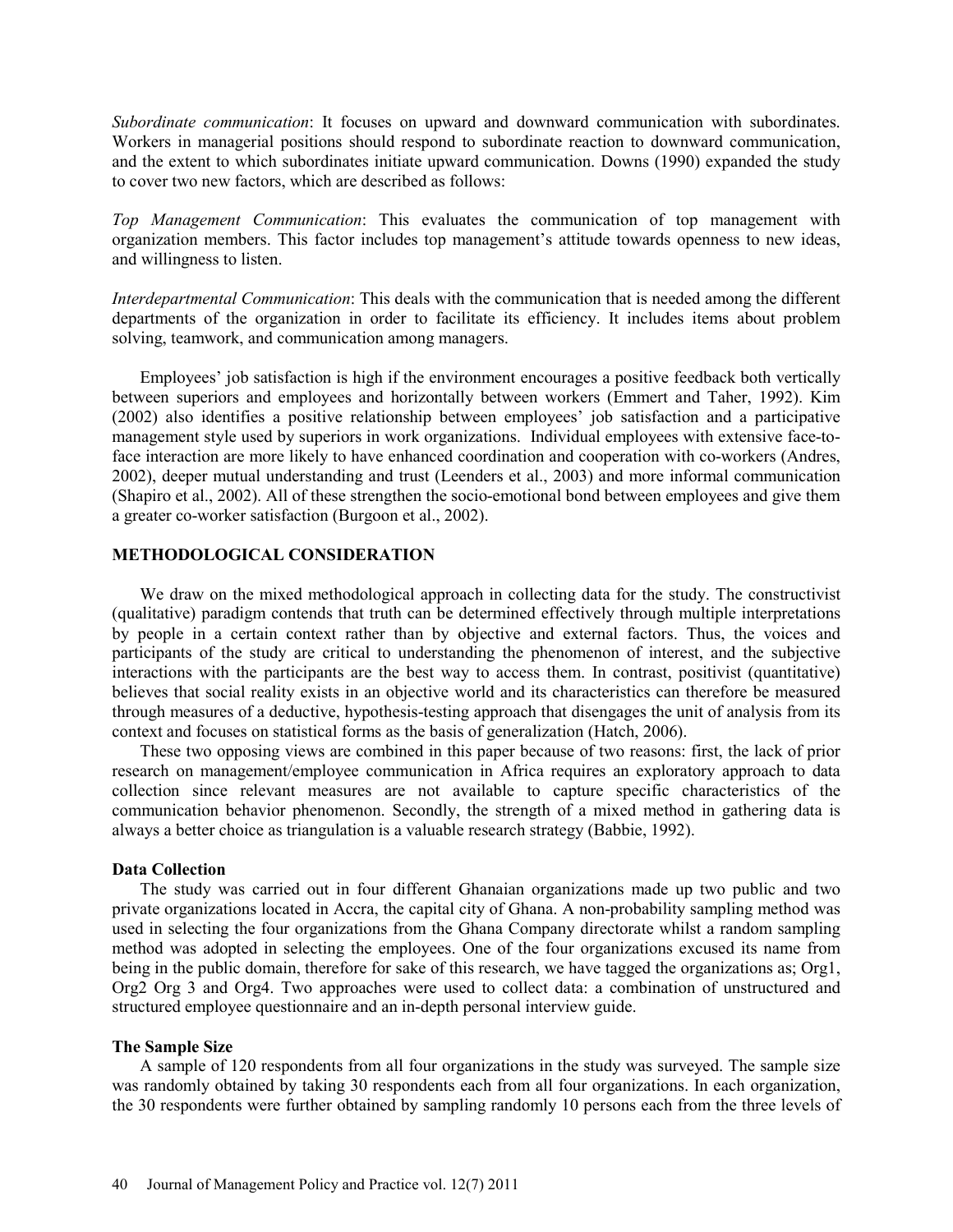management: thus senior level management, middle level management and junior level management. This was to make sure that all categories of employees were covered. The self-developed and self-administered pre-coded questionnaire was developed through review of extant studies and information on employee communication.

#### **Survey Measures**

The questionnaire comprised of four sections with measures synonymous to those of the interview guide like communication direction and participation; quality of communication and motivation to work; Interpersonal communication between Management and Employees, and Effective communication and organizational work performance.

As part of a validity test, the instrument was initially given to the various heads of human resources managers of the four organizations to make sure that it followed their standards and codes of ethics before they were distributed to the participants. This was to enhance the internal validity of the questions.

#### **Interview Procedure**

With the individual in-depth interview, a thorough interview was conducted for a sample staff in each of the four organizations using an interview guide. Twenty (20) Respondents were picked at random among those who were not given questionnaire and interviewed in each of the four organizations visited and notes recorded in a notebook. In all five (5) persons (mostly middle level management) from each organization making a total of twenty (20) respondents in the study were selected to provide further clarification on the perceived satisfaction and outcomes of employee communication in their work organizations.

The interview guide covered a wide range of questions on issues including respondents' view on communication direction and participation; quality of communication and motivation to work; Interpersonal communication between Management and Employees, and Effective communication and organizational work performance.

Data from interviews were manually examined and analyzed based on the notes and transcriptions of the recordings. Similarities and differences in opinions between respondents were noted, some direct quotations from respondents were also used to bring out the various strong feelings and views of the respondents, while the data obtained from the survey method were analyzed using SPSS version 12.0.

The major points of each theme were clustered according to the objectives of the study by obtaining a pattern of arguments from the interviewees. We then triangulated both results making sure that the survey analysis which was both descriptive and inferential using the chi-square  $(x^2)$  to assess the occurrences of relationship between the study measures supported the qualitative description like, effective communication and communication outcomes, and to determine the statistical significance of the relationship between these variables using a p-value of .05% which indicates that there would only be a 5% chance of drawing the sample being tested if the research hypothesis is true.

#### **FINDINGS**

The findings discussed here are those that are relevant to the concerns of this paper.

#### **Perceived Communication Effectiveness and Performance of Employees**

For the most part, respondents were of the view that good interpersonal communication has a positive impact on their work behaviour, and that if the perception of employees in an organization about communication is negative, then the negative perception would affect their attitude to work. As a result, all 20 participants indicated that if workers believe that their managers are opened to them as a factor of effective communication, they will also respond in like manner through hard work. One employee said:

When mangers open up the communication lines, the employee becomes closer to his boss, so it is easier for me to ask questions about the direction of my work and this would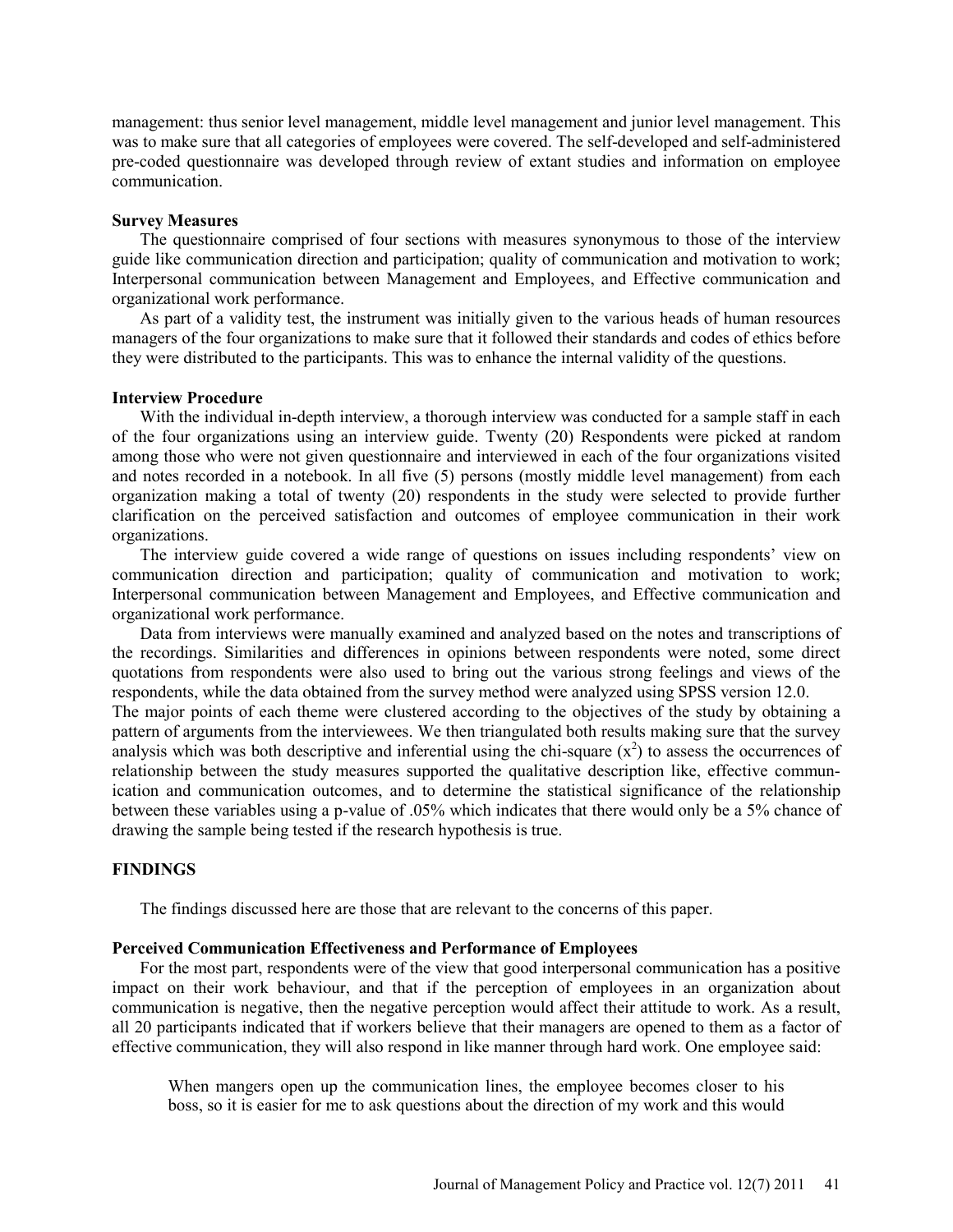motivate me to do my best, and therefore my opinion is positive about my boss and the organization as a whole.

Similarly, another participant indicated that:

As members of the organization, we want to know generally what management plan is, what strategy is worked out for all of us so that we can collectively support the cause of action, but if we don't know what is going on except a few people who believe they know everything by themselves and just instructing you- do this, do that; how would you be satisfied with the work?'

A third participant who believes that since management does not pay attention to them as subordinates, they (employees) also do not respect them, but they only pretend in their presence just for their salaries. He said:

If only managers listen to us as much as possible and show a genuine concern for our opinions about the work, I believe employees would be satisfied and keep on working hard even if the salaries are as low as they are.

With regards to the survey results, as many as 96.3% of the respondents agree that lack of effective communication in work organization would affect employees' attitudes to work. See Table 1 below.

|       | Frequency | Percent | Valid Percent |
|-------|-----------|---------|---------------|
| Yes   | 105       | 963     | 98.1          |
| No    |           | 18      | 19            |
| Total | 107       | 98.2    | 100.0         |

## **TABLE 1 DO YOU THINK LACK OF EFFECTIVE COMMUNICATION AFFECTS EMPLOYEE'S WORK PERFORMANCE?**

### **Perceived Communication Effectiveness and Motivation of Employees**

Eighteen (18) out of the 20 participants interviewed believe that communication is an essential ingredient to employee's work-life, therefore the effectiveness of employee communication in an organization will motivate them and as a result, they would give off their best.

The following are some of the interviewees' responses:

'Expressing my views freely about my work motivates me to perform well to an extent'

- 'Respect for one's view will motivate him/ her since he/she feels part of the decision making process'.
- 'Money is not a good motivator. For how long can money be used to motivate?
- 'Effective communication and respect for staff views create a sense of belonging which is more motivating'.
- 'Job satisfaction is the key consideration; No one is ever satisfied with wealth. So when the employee is respected, motivated and encouraged, he surely will be satisfied with an average salary'.

'Promotes transparency, confidence and feeling of belonging'

'Effective communication motivates employees to work hard because I feel I am part of the Team'.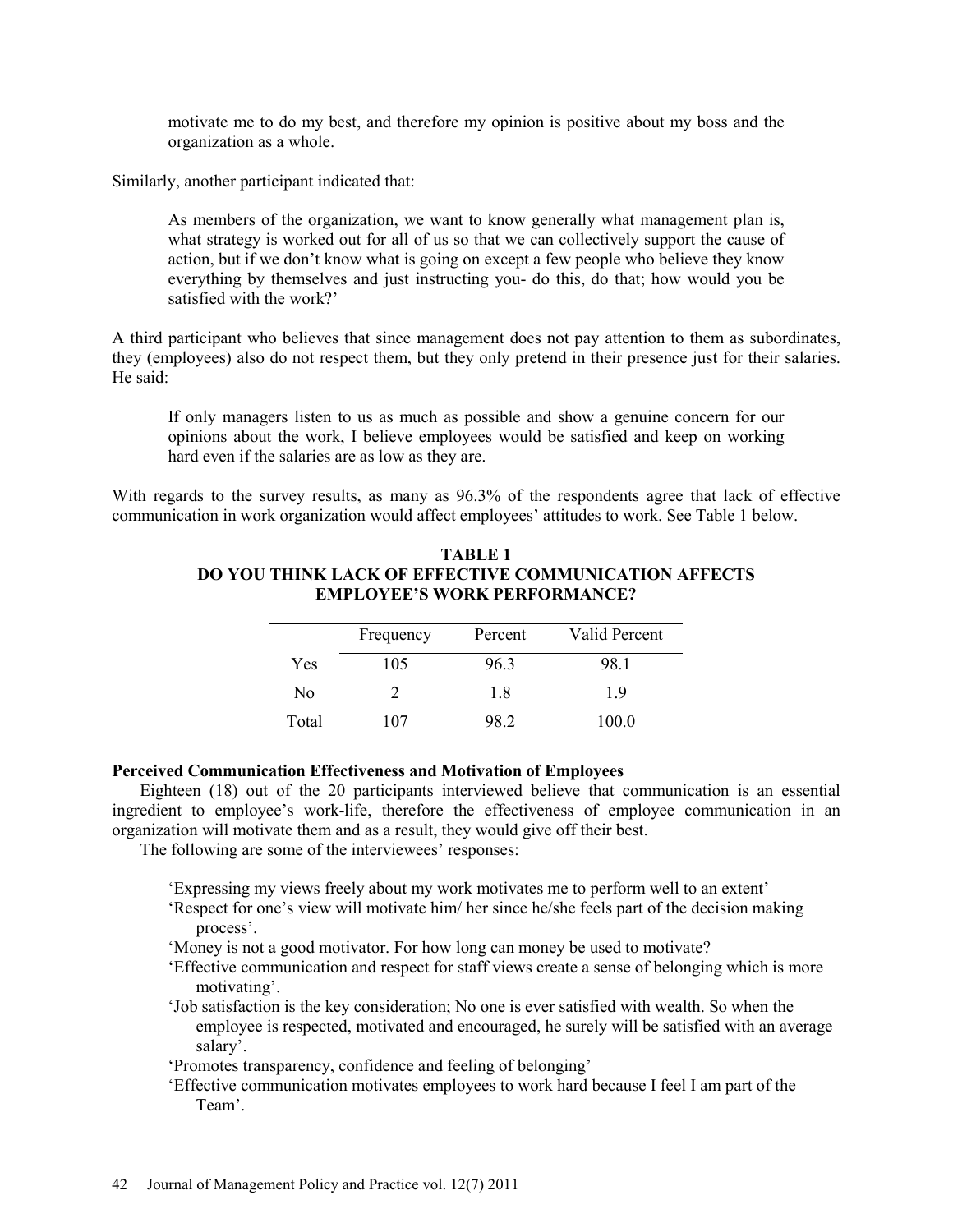### **Hypothesis Testing**

Based on the analysis of the results, we tested the hypothesis via a Chi-Square test to determine the relationship between perceived satisfaction of effective communication and sustained work performance. From the test, results show that there is a significant relationship between perceived effectiveness of communication and sustained work performance of employees as the table 2 below illustrates ( $X^2$  = 41.95  $df = 1$ , p< 0.5), where the p-value=.00 is significantly less than the level of significance at .05.

### **TABLE 2 CHI-SQUARE TEST OF RELATIONSHIP BETWEEN PERCEIVED EFFECTIVENESS AND SUSTAINED OUTCOMES OF WORK PERFORMANCE**

|                | Observed | expected $X^2$ -square df |       | p-value |  |
|----------------|----------|---------------------------|-------|---------|--|
| Yes            | 87       | 53.5                      | 41.95 | .000    |  |
| N <sub>0</sub> | 20       | 53.5                      |       |         |  |
| Total          | 107      |                           |       |         |  |

### **Effective Interpersonal Communication between Management and Employees**

All 20 participants believe that employees would sustain their work output so far as there is effective interpersonal communication between management and employees. Majority of them however, believe that in their present situation, their bosses are very rude to them. Some explain that there is a great distance between senior management and junior employees, while a few also believe there is cooperation between senior management and employees.

Indeed, a question on the interview guide was framed as:

'Does your superior or boss speak to you politely to do work? And did it influence your working behavior?'

One participant said:

Yes, my manager speaks politely to me and because of this I work hard for him; the days of rudeness of bosses are gone, if you are a boss and you still want to be rude to your subordinates at work, nobody would take your instructions.

Another participant said:

Yes, but respectful communication between two persons is reciprocal, so if my boss is not polite in his instructions, I'd respond like-manner and though I am forced to work for my salary, my work attitude will change for the worst.

#### Yet another said:

No, they don't respect us, and when they call you, they expect you to run. If you walk you'll be punished, and since it is difficult to find work, you are forced to always say 'yes sir'.

Findings from the survey however showed a complete shift of direction of respondents. Forty-five (45) respondents said they 'agree strongly' that their bosses do not speak politely to them on issues about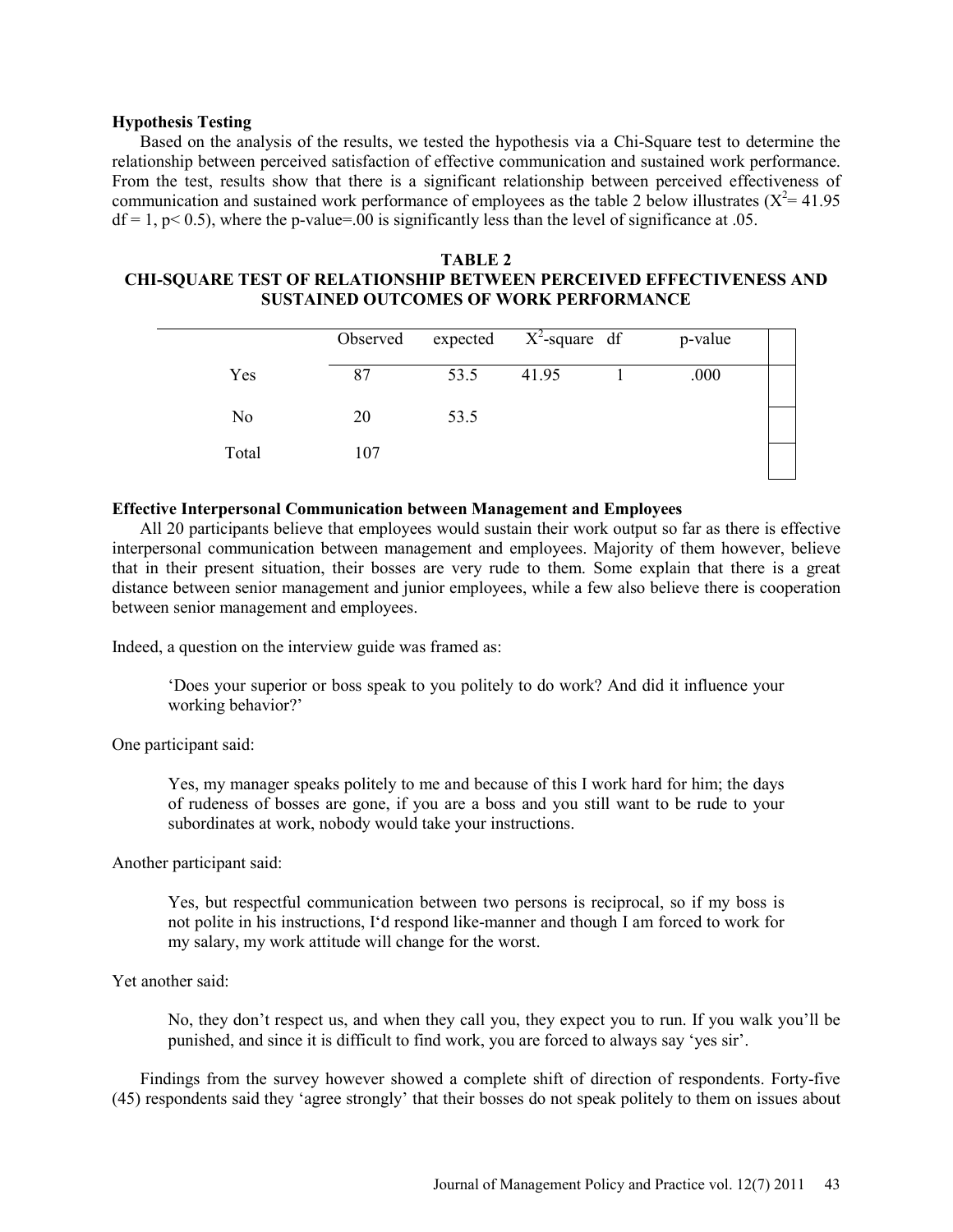their work. Similarly, as many as 52 of the respondents said they 'agree' to the same assertion above (see table 3). From the Chi-square analysis of association and relationship between polite communication on the part of management and employees' reaction to this in the various organizations, we see a rejection of the assumption that there is effective interpersonal communication between management and employees in Ghanaian organizations. This rejection is shown by the p-value of .31 which is far greater than our level of significance at .05 given the  $X^2 = 22.58$ .

|                               | Descriptors                      | Org 1            | Org2           | Org 3            | Org 4            | Total |
|-------------------------------|----------------------------------|------------------|----------------|------------------|------------------|-------|
|                               | Agree strongly                   | 9                | 12             | 17               | 7                | 45    |
|                               | Agree                            | 16               | 14             | 9                | 13               | 52    |
| My boss does not<br>freely    | Not sure                         |                  | 1              | $\theta$         | 1                | 3     |
| communicates<br>with me about | Disagree                         | $\boldsymbol{0}$ | $\overline{2}$ | 3                | $\overline{2}$   | 7     |
| my work                       | Disagree strongly 0              |                  | 1              | $\boldsymbol{0}$ | $\boldsymbol{0}$ | 1     |
|                               | Total                            | 26               | 30             | 29               | 23               | 108   |
|                               | $X^2$ –square<br>Missing items 1 | 22.58            | $df =$         | 12               | $p-value =$      | .31   |

# **TABLE 3 INTERPERSONAL COMMUNICATION BETWEEN MANAGEMENT AND EMPLOYEES IN GHANAIAN ORGANIZATIONS**

# **Perceived Communication Effectiveness and Ghanaian Organizations**

Most of the participants believe that effective employee communication is essential in organizations, but hold a reservation about the reality of effective communication in Ghanaian organizations. All the 20 participants basically agreed that effective communication is not only about sending information to and from managers and employees, but how any message sent is received and understood by the employees. However, this is what is missing in most of the organizations.

One of the participants said:

Effective communication between employees should clear all ambiguities that exist in the organization and enables workers the free mind to work without fears.

Another participant said:

Open participatory communication supersedes all the practices in the organization, open communication brings about efficiency and effectiveness in work processes, but this openness does not exist. I cannot say I know what is going on in this organization, I only know my work and that is all.

From a quantitative perspective, 94 respondents said that the communication systems in their organizations are inadequate and ineffective. The same number of respondents said a polite communication from their bosses would affect the working behaviors in a positive manner. From the chisquare analysis, there was no relationship between the effects of supervisors' style of communication and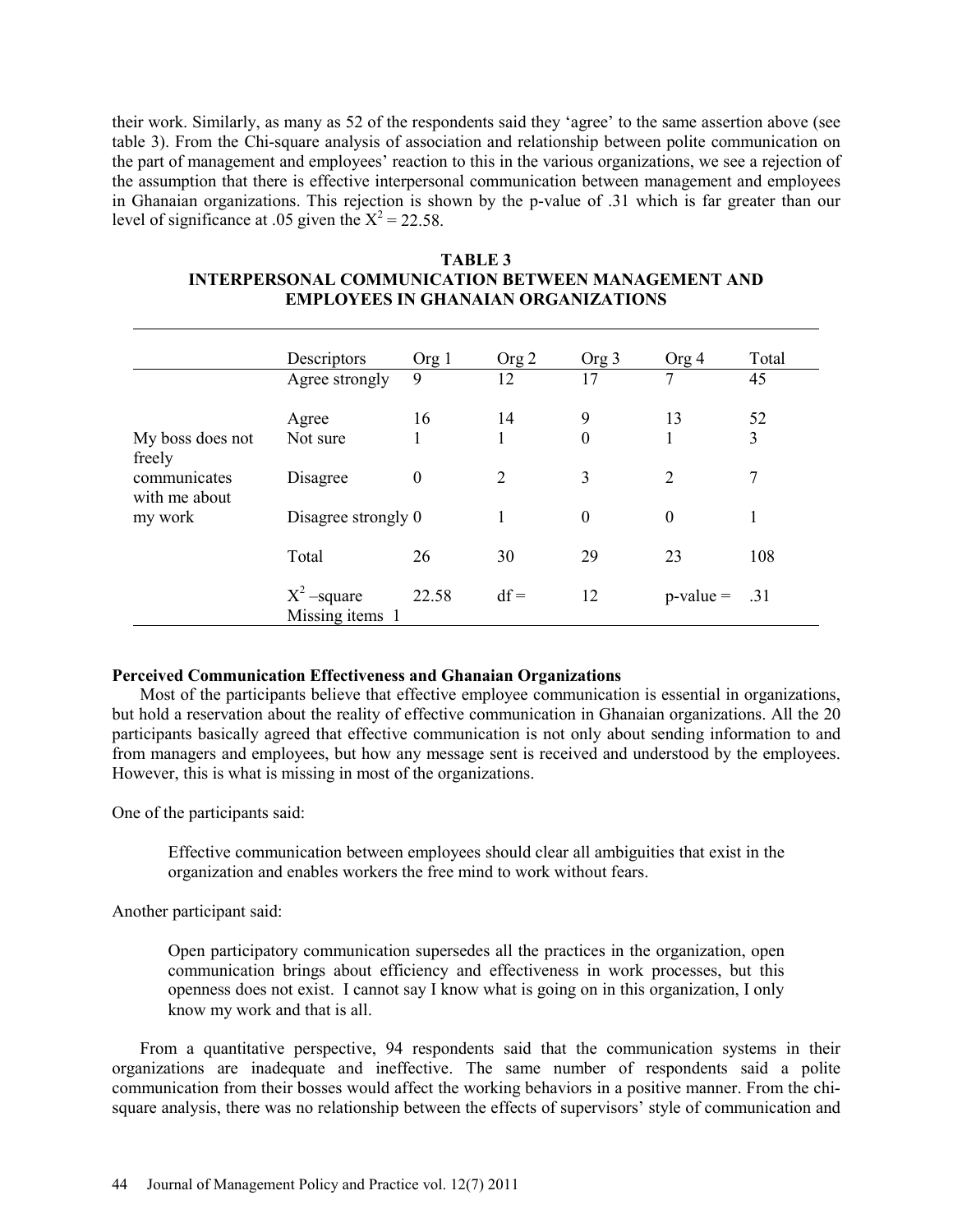communication system in Ghanaian organizations. This means employees' work behavior resulting from leadership style of communication is not connected in any way to the infectiveness and inadequacy of the organizational communication system. The illustration from the Chi-square analysis of  $(X^2 = 3.876$  df= 1 p= .49 ˃ .05 **).** This means whether the communications systems in the organizations are effective or ineffective, the work attitude of employees would depend largely on leadership communication style. See Table 4 below.

## **TABLE 4 CHI-SQUARE TEST WITH CROSS TABULATION OF EMPLOYEE ATTITUDE TO POLITE COMMUNICATION AND COMMUNICATION INEFFECTIVENESS**

| If your superior or boss speaks to you politely does it influence your working<br>Behavior? |                |               |                |          |                 |  |         |  |
|---------------------------------------------------------------------------------------------|----------------|---------------|----------------|----------|-----------------|--|---------|--|
|                                                                                             |                | Yes           | N <sub>0</sub> | Total    | $X2$ =square df |  | p-value |  |
| Do you consider the<br>communication system here                                            | Yes            | 94            | 9              | 103      | 3.876           |  | .049    |  |
| to be ineffective and<br>inadequate?                                                        | N <sub>o</sub> | 1             |                | 2        |                 |  |         |  |
|                                                                                             | Total          | 95<br>Missing | 10<br>items    | 105<br>4 |                 |  |         |  |

### **Communication Media Efficacy and Direction in Ghanaian Organizations**

In a communication environment, there is a sender and a receiver. For quality of the message to yield a better understanding, both communicators must decide on the medium of the communication process. Participants of the interview were asked to describe the communication media in their organizations. The common theme on media of communication that run through all the participants were: face-to-face; telephone conversation; report and memo writing, and email. Almost half of the 20 participants described the use of these media in their organizations as inadequate and poor. Some made mention of telephone and email lines as totally missing in their offices, but that face-to-face conversation was the daily instructional mode of communication amongst colleagues, and between employees and management. Whilst others acknowledged that the communication media in their organizations were very good for work purposes. A participant commented:

As you look around, do you see any internet cable here? But go up stairs to the big men's place and see that they are even playing games with the net.

# Another said:

As a private organization, our revenues depend on the way we work, so management doesn't play with our work systems and equipments. We have a technician here who is called immediately to rectify network problems and lines.

With the quantitative survey, findings were rather skewed to ineffectiveness and poor communication media. As many as 23 and 41 of the total respondents answered 'agreed strongly' and 'agree' respectively with the fact that communication media in their organizations are not adequate and effective (see Table 5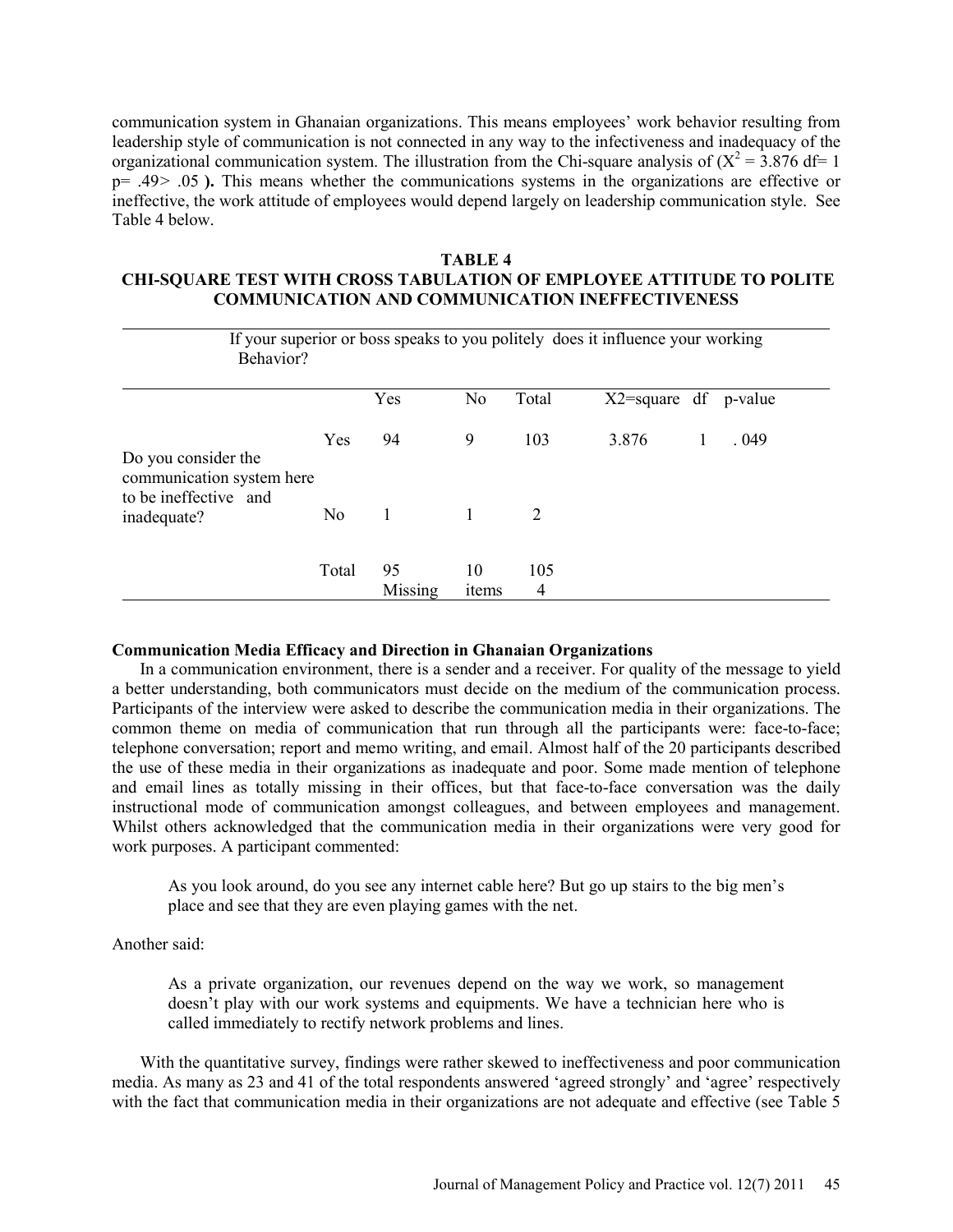below). While 18 respondents stayed neutral, that they 'were not sure'. Only 24 of respondents disagreed with the assertion. There was a significant association between ineffective communication media and organizations ( $X^{2}$ <sup>=</sup> 35.85 df = 12 p= .00 <.05). See table 5 below.

|                                    | Descriptors                      | Org 1       | Org 2        | Org 3    | Org 4                | Total       |
|------------------------------------|----------------------------------|-------------|--------------|----------|----------------------|-------------|
|                                    | Agree strongly                   | 6           | 10           |          | 6                    | 23          |
|                                    | Agree                            | 11          | 8            | 6        | 16                   | 41          |
| Communication<br>media in my       | Not sure                         | 3           | 6            | 8        |                      | 18          |
| organization are<br>inadequate and | Disagree                         | 6           | 6            | 12       | $\overline{0}$       | 24          |
| ineffective                        | Disagree strongly 1              |             | $\theta$     |          | 0                    | 2           |
|                                    | <b>Total</b><br>$X^2$ – square = | 27<br>35.85 | 30<br>$Df =$ | 28<br>12 | 23<br>$p$ -value $=$ | 108<br>.000 |

# **TABLE 5 MEASUREMENT OF COMMUNICATION MEDIA IN ORGANIZATIONS**

#### **DISCUSSION**

The study results have shown that effective communication and employee interactions are critical processes for organizations because they sustain worker perception of information flow leading to better work output. Results emerging from the analysis show how social realities and perceived communication satisfaction can impact employees' behaviour in work organizations. Almost all employees in the study (all 20 participants in interview, and 96% of survey) said effective employee communication in organizations influences their perceptions about the sincerity of management which would intend inspire them to work hard thus responding to our *RQ1*. However, this is not what employees are getting from their Ghanaian organizations. Analysis of the results rather shows that employees are not satisfied with communication relationship with their managers. This is demonstrated by the survey results where as many as 97 respondents out of the total 108 said their bosses do not freely communicate with them about their work. (See table 3). Also 94 respondents said the communication systems in their organizations are ineffective and inadequate. Findings further showed that the channels/media of communication in the organizations are insufficient and therefore poor (see table 5). What these situations have in common is that employee perception on organizational communication is not encouraging and therefore effective.

This study encapsulates the significance of placing value on employees through effective communication, and useful interpersonal relations among workers are the major views of respondents that will encourage them to work better and sustain performance in their work organizations. Thus, our study hypothesis  $(H<sub>1</sub>)$  is accepted that there is a direct relationship between employees' perception of effective communication and sustained outcomes of workers' performance.

The findings indicate largely the extent to which interpersonal communication satisfaction has a positive effect on work performance among Ghanaian workers. This assertion is in agreement with those by Emmert and Taher (1992) who believe that employees have a high job satisfaction if their work environment encourages a positive feedback vertically between managers and employees and horizontally between workers; and Kim (2002) who identifies a positive relationship between employees' job satisfaction and a participative management style used by managers in work organizations. The study also brings out the concerns of workers who believe strongly that 'Effective communication between employees clears all ambiguities that exist in the organization and enables workers the free mind to work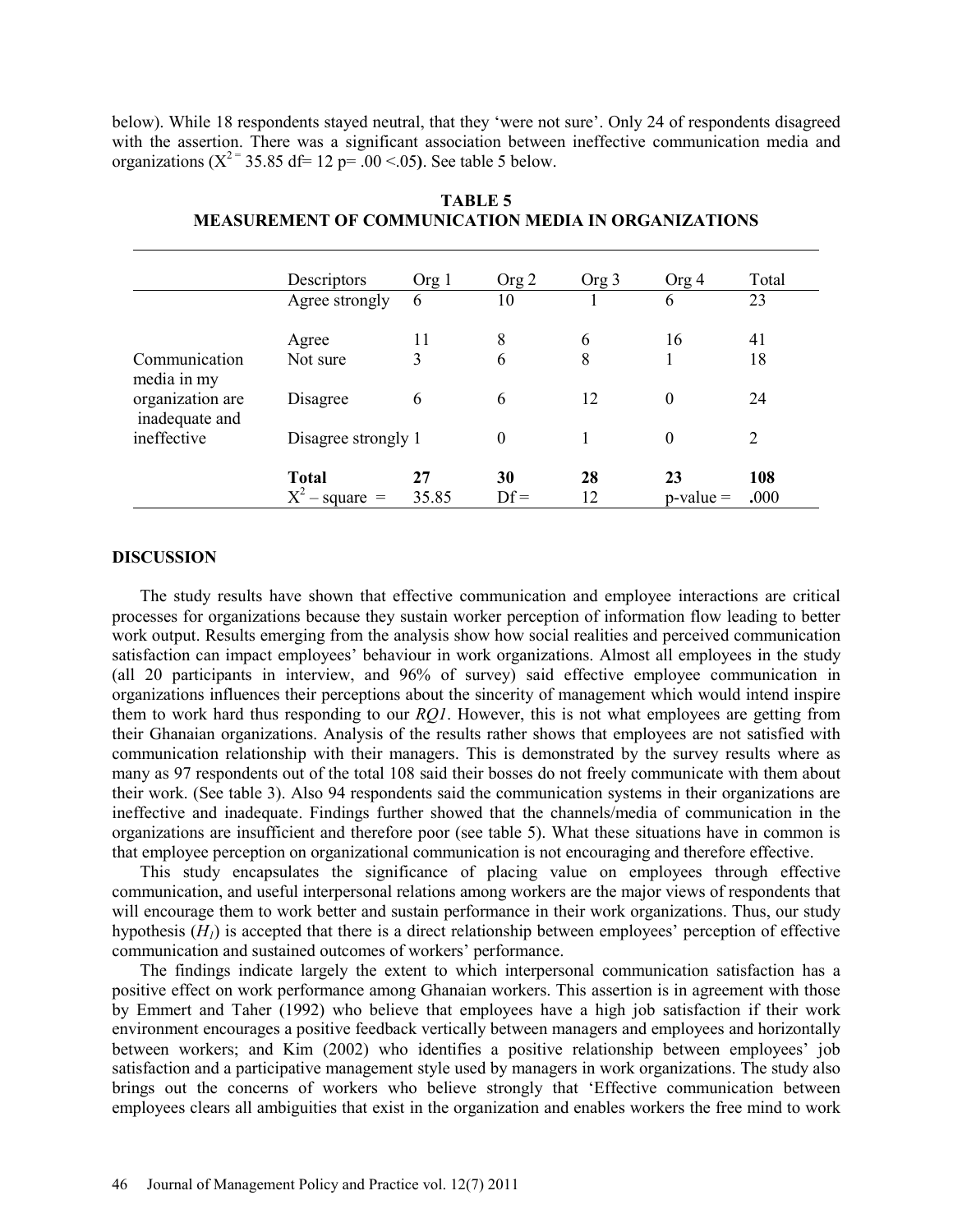without fears.' Therefore workers with better interaction get socially close to each other by building a strong social contact and narrowing their uncertainties to be able to work to the realization of organizational goals (Downs and Hazen 1977; Burgoon et al., 2002).

Thus, this study adds to our knowledge on management policy and practices in several ways. In the first place, employees' perceptions are built on reactions of the communication styles of management in organizations, and a positive perception of employees would lead to employee satisfaction and sustain their output. Given this importance, management must pay attention to their cues, assumptions, and response patterns in order not to sway the perception of employees in a negative direction which ultimately affect organizational output. Secondly, the physical interactions between managers and junior employees should be encouraged since employees prefer to be in constant touch with their superiors. This is expressed by a common pattern of employees in both the survey and interview who believe that the most frequent and effective form of communication in work organizations is face-to-face communication. Constant physical interactions between management and employees would most likely improve coordination and collaboration in work organizations. Effective communication between managers and employees through physical interactions will certainly strengthen the socio-emotional bond between employees and give them a greater co-worker satisfaction (Burgoon et al., 2002). Also, The findings from this study are of paramount importance to many third world countries of which Ghana is part where the new information and communication technologies (ICT) especially email, phones, fax and other digital means of communication are not easily accessible to employees (see results of this study) for reasons we are left to speculate on cost. Managers therefore can better use the available physical interaction of faceto-face communication which does not cost anything to the organization to reach their employees instead of the usual complaints that, the insufficiency of ICT is responsible for ineffective communications in organizations. In relations to this is the dearth of electronic media for employees' usage in the study findings. This finding brings to bear the problem of technology deficiency in developing countries. Whilst electronic media plays a major role in today's global world, many workers in African countries have no easy access to these technologies. This surely is a hindrance to development, because global knowledge revolves around ICT. Thus, management in developing countries can enhance effective employee communication if ICT in the various organizations is given a boost.

The importance of organizational communication as an area of research is gaining interest, particularly because it is very essential in all dimensions of the organization's performance Future research should consider a replication of this study by testing other measures for successful organizational and employee communication to a wider geographical range of work environments, and organizations.

### **CONCLUSION**

The study has explored opinion of 20 employees in an interview, and 120 employees made up senior level managers, middle level managers, and junior level managers on how effective employee communication can sustain workers' performance in organizations. Results from the study show that effective communication is central to the growth of an organization, because effective communication upholds employees' perception about good work outcomes. Findings of the study call for some behavioural directions for managers and supervisors of employees in organizations. Perceptions of employees are strong behaviors that can help the growth of the organization based on attitudes of managers towards subordinates.

Overall, managers must understand that workers need respect from their bosses so that they can replicate the respect in their work behaviours. Managers must therefore show politeness when interacting with their subordinates; this would impact positively on employees work attitude. Managers particularly those in the public sector organizations must endeavour to promote effective communication through the use of new information and communication technology particularly in the areas of email and office telephone systems.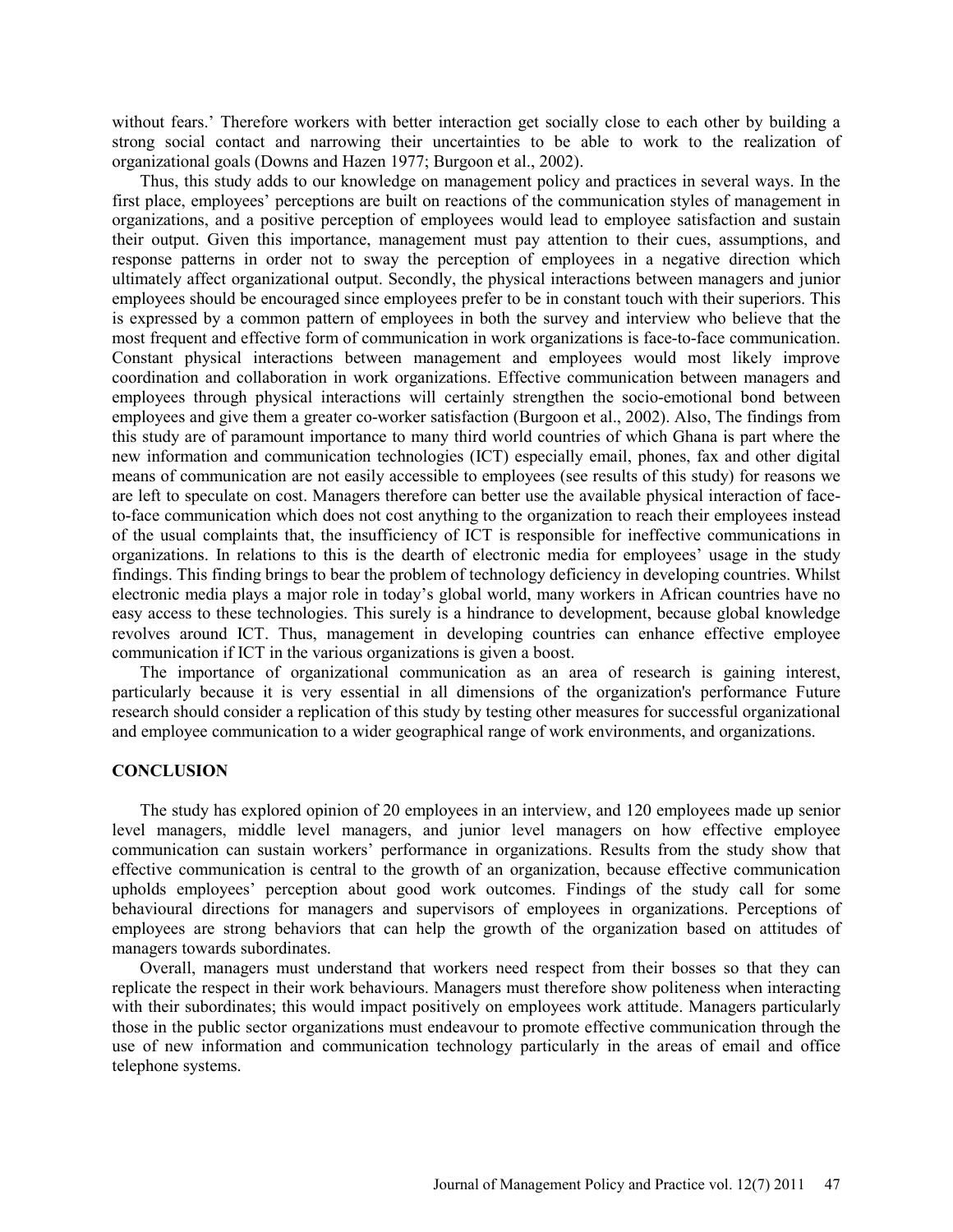# **REFERENCES**

Abugre, J. B. (2010) Perceived Satisfaction in Sustained Outcomes of Employee Communication in Ghanaian Organizations, paper presented at the *Academy of African Business & Development Conference*, University of Lagos, Nigeria, May 18-23, 2010, 467-474.

Abugre, J. B. (2010). *Essentials of Employee Communication; empirical evidence for theoretical and managerial practice*, Saarbrücken: GmbH & Co, Lambert.

Al-Nashmi, M. M. and Syd Zin, H A. (2011). variation in communication satisfaction of Academic staff in universities in Yemen depending on National culture, *Cross-Cultural Management*: *An International Journal,*18, (1), 87-104.

Andres, H.P. (2002). A comparison of face-to-face and virtual software development teams. *Team Performance Management*, 8, 39–48.

Babbie, Earl (1992). The Social Practice of Social Research,  $6<sup>th</sup>$  ed. Belmont: Wadsworth Publishing Company.

Brewer, A. (1994). *The Responsive Employee: The road towards organisational citizenship in the workplace,* Allen and Unwin, St Leonards.

Burgoon, J.K., Bonito, J.A., Ramirez, A. Jr, Dunbar, N.E., Kam, K. & Fischer, J. (2002).Testing the interactivity principle: Effects of mediation, propinquity, and verbal and nonverbal modalities in interpersonal interaction*. Journal of Communication, 52*, 657–77.

Byrne, Z.S., LeMay, E. (2006). Different media for organizational communication: perceptions of quality and satisfaction, *Journal of Business and Psychology*, 21, (2),149-73.

Clampitt, P. and Downs, C. (1993). Employee perceptions of the relationship between communication and productivity: a field study, *Journal of Business Communication*, 30, 5-28.

Clutterbuck, D. (2001). The Communicating Company, *Journal of Communication Management*, 6, (1), 70-76.

Downs, C. W. (1990). *Communication Audit Questionnaire*. Unpublished manuscript, University of Kansas, Lawrence, KS.

Downs, C. W., and Hazen, M. D. (1977). A factor analytic study of communication satisfaction. *Journal of Business Communication*, 14, (3), 63-74.

Emmert, M. and Taher,W. (1992). Public Sector Professionals: The Effects of Public Sector Jobs, Job Satisfaction and Work Involvement. *American review of Public Administration*, 22, (1), 37-48.

Goris, J. R., Vaught, B. C. & Pettit, J. D. Jr. (2000). Effects of Communication Direction on Job Performance and Satisfaction: A Moderated Regression Analysis, *The Journal of Business Communication,* 37, 348-364.

Hargie, O., Tourish, D. and Wilson, N. (2002). Communication audits and effects of increased information: a follow-up study, *The Journal of Business Communication,* 39, (4), 414-36.